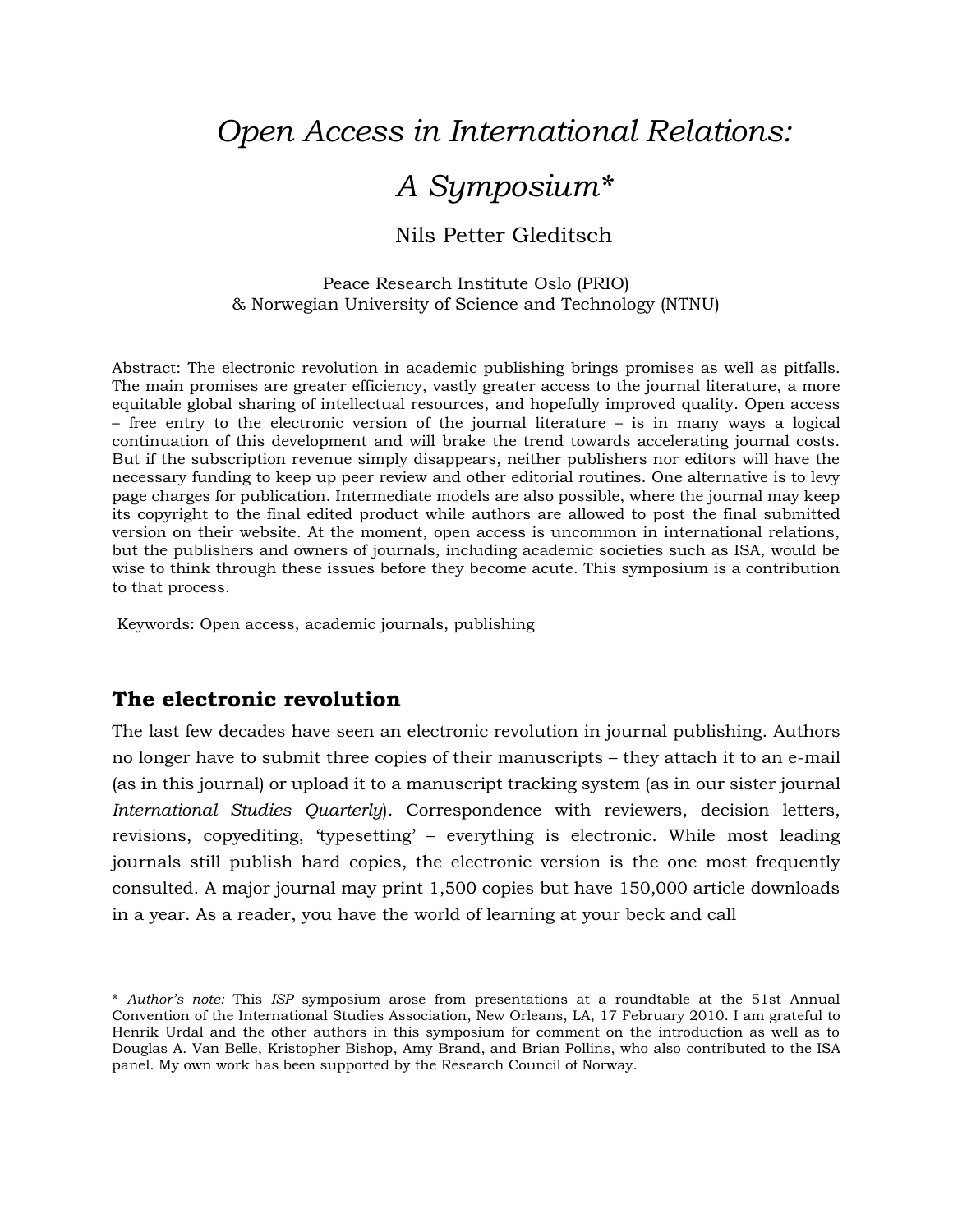once you switch on your computer. If you have an urgent need to read an article in the first issue of *American Political Science Review* (1906) you can download it from Jstor. Access is further facilitated by the bundling of journal subscriptions and by e-mail alerts advertising individual articles or tables of content of favorite journals (Björk et al. 2010).

While the electronic revolution has contributed to greater efficiency in journal publishing, probably has improved the quality of the journals, and certainly has improved access to the articles, any new technology also brings new problems. One of these is increased concern about the financial viability of journals and academic publishers. That is at the core of the debate about open access, the topic of this symposium.

The electronic revolution has made journal publishing into a profitable business. As an owner of five academic journals<sup>1</sup>, the International Studies Association is a major actor in social science publishing. Its current publishing contract plus revenue from Jstor brought in nearly one-third of ISA's total revenue in 2009. <sup>2</sup> The recent inclusion of the four youngest ISA journals in ISI Web of Science, further adds to the value of the ISA journals package. Following the decision of ISA's Governing Council to invite competitive bids from publishers for the ISA contract at the next renewal3, the income stream from the ISA journals may increase even further. All the more urgent that the Association should think through whether and how this revenue stream may be affected for demands for more open access.

### **Open access – promise and threat**

-

With electronic publishing the marginal cost of making a journal available to a new reader is close to zero. Since the journals are written, reviewed, and edited by scholars, mostly on a non-profit basis, it is not surprising that the idea arose in the early 1990s that the product should be made freely available to the scholarly community<sup>4</sup> (Willinsky

*<sup>1</sup> Foreign Policy Analysis, International Political Sociology, International Studies Perspectives, International Studies Review, and International Studies Quarterly.* In addition, ISA has an agreement with Taylor and Francis that *International Interactions* is published as an ISA journal, while still owned by the publisher.

<sup>2</sup> [www.isanet.org/neworleans2010/governing\\_council\\_agenda2010.pdf](http://www.isanet.org/neworleans2010/governing_council_agenda2010.pdf) and [www.isanet.org/neworleans2010/governing\\_council\\_2010\\_minutes.pdf.](http://www.isanet.org/neworleans2010/governing_council_2010_minutes.pdf)

<sup>3</sup> [http://isanet.ccit.arizona.edu/newyork09/ISA\\_Governing\\_Council\\_Meeting\\_2009.pdf.](http://isanet.ccit.arizona.edu/newyork09/ISA_Governing_Council_Meeting_2009.pdf)

<sup>4</sup> Cf. Willinsky (2005) and [http://en.wikipedia.org/wiki/Open\\_access\\_%28publishing%29.](http://en.wikipedia.org/wiki/Open_access_%28publishing%29)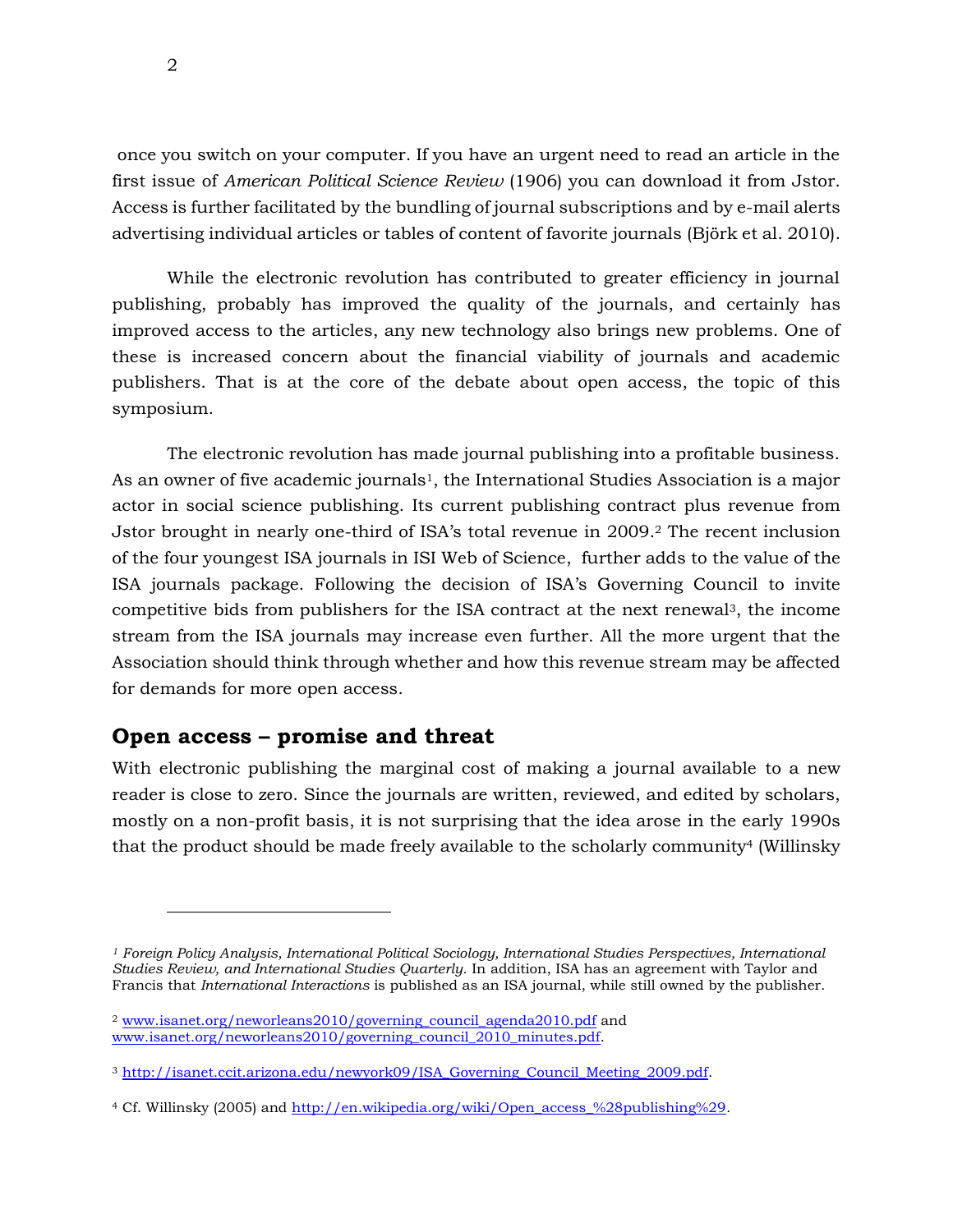2005). This idea was also driven by the price of academic journals, which was rising faster than library budgets.

Clearly, open access would provide for even wider dissemination of the outcome of academic research. This research is frequently paid for by public funds, so the public should be able to access the publications – so the argument goes. Some foundations and government agencies are beginning to push for open posting of all publications from projects that they have funded. OECD (2007) recommends that member states require open access to publicly funded data. Many academic journals require data to be publicly available upon publication of the article (Gleditsch and Metelits 2003), even in the absence of open access to the article itself. The European Union has launched an initiative for open access under its Seventh Framework Programme.<sup>5</sup> The argument has caught on to a considerable extent. According to the Directory of Open Access Journals, 5,542 quality-controlled scholarly journals are available for free in full text in a variety of subjects and languages. Of these, 2,361 journals are searchable at article level. No less than 461,806 articles are available from DOAJ. Across all disciplines, 20% of peerreviewed articles published in 2008 were freely available; for the social sciences the figure was 18. <sup>6</sup> Several studies (e.g., Davis et al. 2008) claim that articles with open access have no higher citation rates, while others find that there is an 'open access advantage', highest for the most-frequently cited articles (Gargouri et al., 2010). Evans and Reimer (2009) find that the open access advantage for a journal is larger when it first comes online through commercial sources. Another argument in favor of open access is that it opens up new opportunities for readers with no affiliation to established research institutes or in the third world where universities may be too poor to afford a wide range of top journals. However, most major journal publishers now participate in programs to provide free journal content to scholars in the developing world. <sup>7</sup> The ISA journals are available for free or nearly free in 435 libraries in developing countries.<sup>8</sup>

<sup>5</sup> Cf.<http://ec.europa.eu/research/science-society/index.cfm?fuseaction=public.topic&id=1294&lang=1>.

<sup>6</sup> [www.doaj.org/.](http://www.doaj.org/) Accessed 21 October 2010. The figures are from Bjørk et al. (2010), which has a link from the DOAJ website.

<sup>7</sup> See, for instance, the International Network for the Availability of Scientific Publications, [www.inasp.info/file/3d034b8bae0a3f7e1381979aedc356a9/about-inasp.html.](http://www.inasp.info/file/3d034b8bae0a3f7e1381979aedc356a9/about-inasp.html)

<sup>8</sup> Personal communication, Terri Teleen, Blackwell-Wiley, 8 November 2010.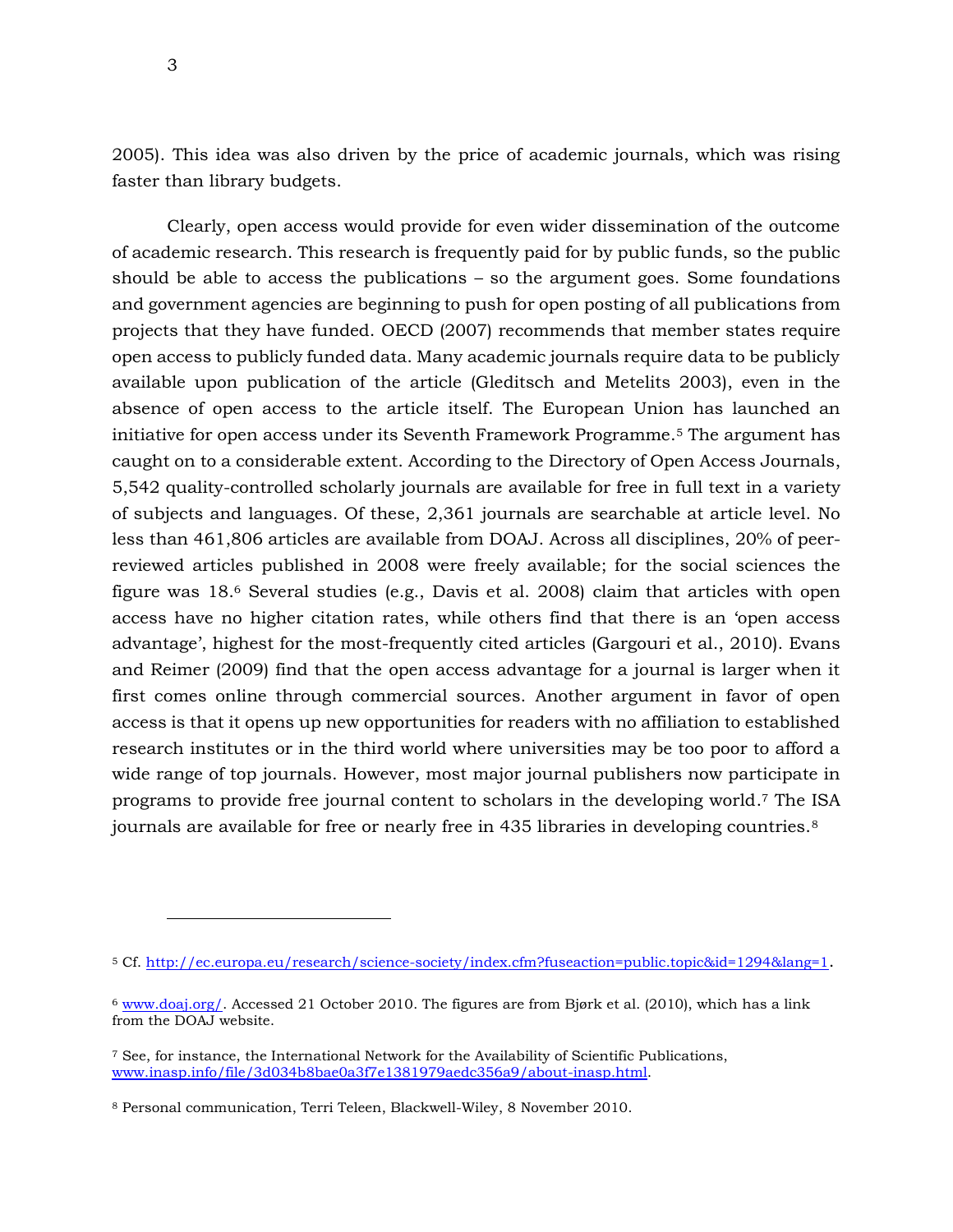The reverse side of the coin is also quite obvious. The time of the editorial staff and other editorial office expenses have to be paid for, as well as the copy editing, typesetting, and distribution of the journal. For very small journals like the *Nordic Journal of Political Economy* (Mehlum 2012), with only a few published articles per year, the expenses may be minimal. For a journal like *ISQ* with close to 400 submissions a year, running an efficient editorial office becomes quite expensive. At the moment these are paid for by the owner of the journal, directly or indirectly through royalties or subsidies of the editorial office. Everything else being equal, if a journal like *ISP* was made freely available to everyone, there would be no money available for subsidies to the editorial office. Even though many academic journals receive open or hidden subsidies from universities and other host institutions as a quid pro quo for the honor of serving as home to a prestigious journal, it cannot be expected that they will be able or willing to pick up the total tab in perpetuity.

### **Driving up the prices**

j

Some of the open-access literature is strongly anti-big business. Librarians, in particular, have blamed the exploding cost of journal subscriptions on 'superprofits for large commercial academic publishers' (Smedsrød and Longva, 2010: 30). A website run by two economics and business professors<sup>9</sup>, points out that commercial scholarly publishers have discovered that journals that are deemed to be essential by users will be kept by libraries more or less regardless of the price. It further claims that the price differential between the prices charged by 'for-profit' publishers such as Elsevier and Kluwer and by non-profit societies and university presses has widened and now stands at about 5:1 for the price per page and 15:1 for the price per citation. If this was correct, the situation in international relations would look quote rosy, since most of the top journals are owned and published by societies or university presses. However, many of the journals on this website have been misclassified. For instance, *International Studies Quarterly* (owned by ISA and published by Wiley-Blackwell) and *Journal of Peace Research* (owned by Peace Research Institute Oslo and published by Sage) are listed as 'for-profit'10, along with their close competitor *Journal of Conflict Resolution* (owned and published by Sage). Ironically, among these three journals, it is the 'for-profit' *JCR* that

<sup>9</sup> [www.journalprices.com,](http://www.journalprices.com/) run by Theodore Bergstrom and R. Preston McAfee. Various indices can be downloaded for a large number of journals. Accessed 21 October 2010. See also Bergstrom and Bergstrom (2004).

<sup>10</sup> Even though I pointed out this error in an e-mail 22 February 2010 and they promised to correct the database.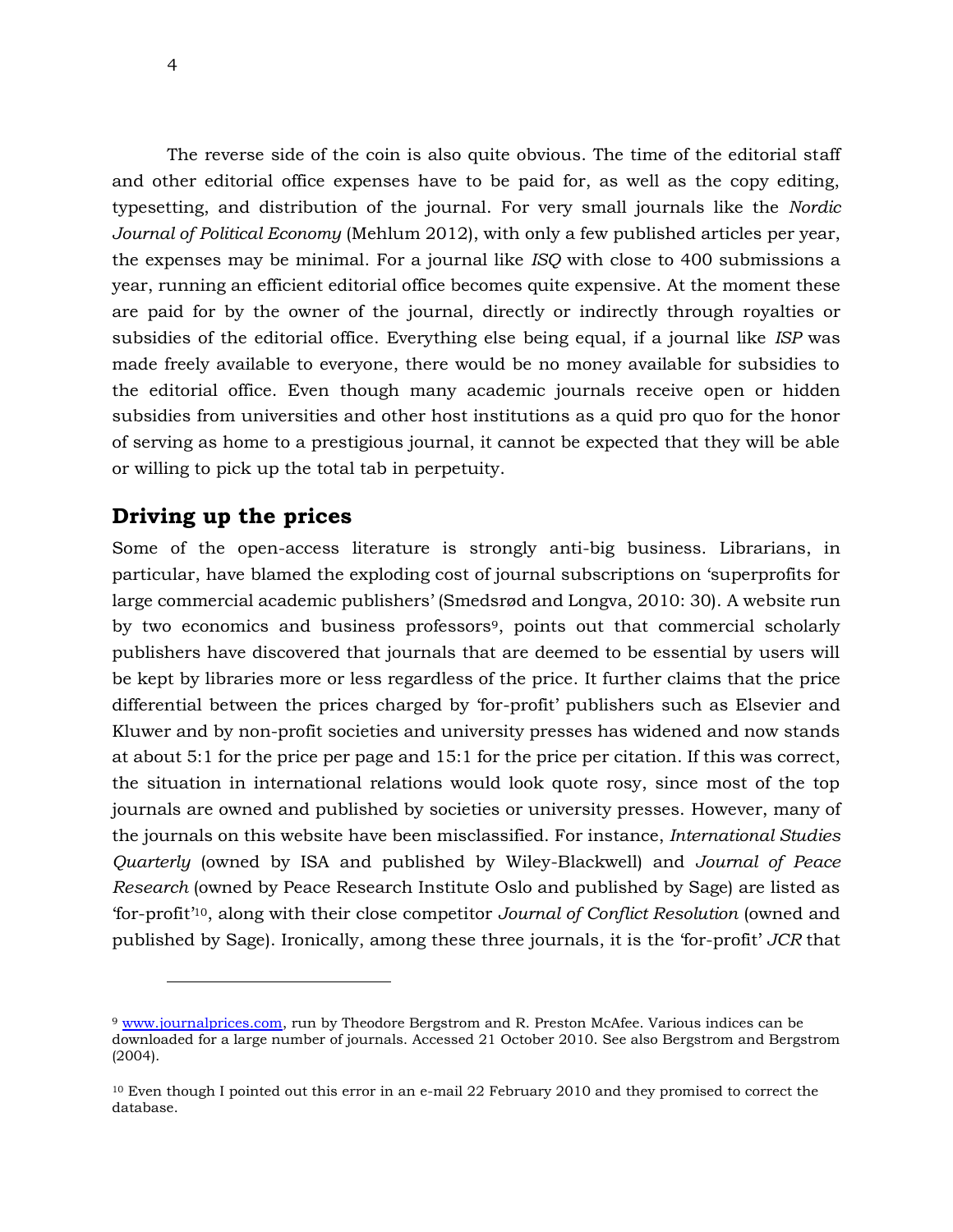has the lowest price, whether by page count or citation count. This raises the question whether it is just greedy publishers that drive up the prices or whether academic societies aren't also happy to spend the extra revenue when the prices go up. In fact, when a journal owned by a society is published under contract by a commercial publisher, the two have joint interest in keeping the subscription price high. Not so high, of course, as to drive the subscribers away, but high enough to make good earnings. There are clear differences between publishers. *International Interactions,* published and owned by Taylor & Francis, is four to five times as expensive (by page or by citation) as *JCR,* owned and published by Sage. Even less expensive than *JCR* are *International Security* and *International Organization,* both published by university presses. In some fields, it is alleged that leading journals push the prices up because they are seen as indispensable and hold 'a Faustian grip' on the market (Parks 200211). In international relations, the top journals are not the ones leading the race to higher prices.

#### **The varying business models**

The traditional business model is that individuals or libraries pay for electronic access to a journal, either on a stand alone basis or as part of a bundle of journals. In the fully open access model ('the gold road', Harnad et al. 2010; cf also Campbell, Morgan, 2012), there are no subscription fees. Thus, revenue to the publisher (and indirectly the journal) has to come from author fees, either for submission, for publication, or both. This can be a significant impediment for some authors, and where funding is available it is likely, in the final analysis, to come from the same public and foundation sources that fund library subscriptions. For instance, PLoS One requires a standard publication fee of \$1350, although fee waivers are available for authors with insufficient funds.<sup>12</sup> In the field of international relations, the *Research Journal of International Studies*<sup>13</sup> charges \$300 per published article. Most of the 272 journals listed under social science in the DOAJ directory, do not appear to have publication charges, but then I have to confess (at the risk of sounding arrogant) that I hadn't heard of any of them before perusing the DOAJ list. *Nordic Journal of Political Economy,* the open access journal described in Mehlum (2012) also does not charge for publication, but is not listed by DOAJ. Clearly, a breakthrough for open access has yet to occur in the social sciences.

<sup>11</sup> Ironically, unless your library subscribes to this journal, it will cost you \$30 to download a copy of Parks (2002) from the publisher.

<sup>12</sup> [www.plosone.org/static/checklist.action.](http://www.plosone.org/static/checklist.action)

<sup>13</sup> [www.eurojournals.com/international\\_studies.htm.](http://www.eurojournals.com/international_studies.htm)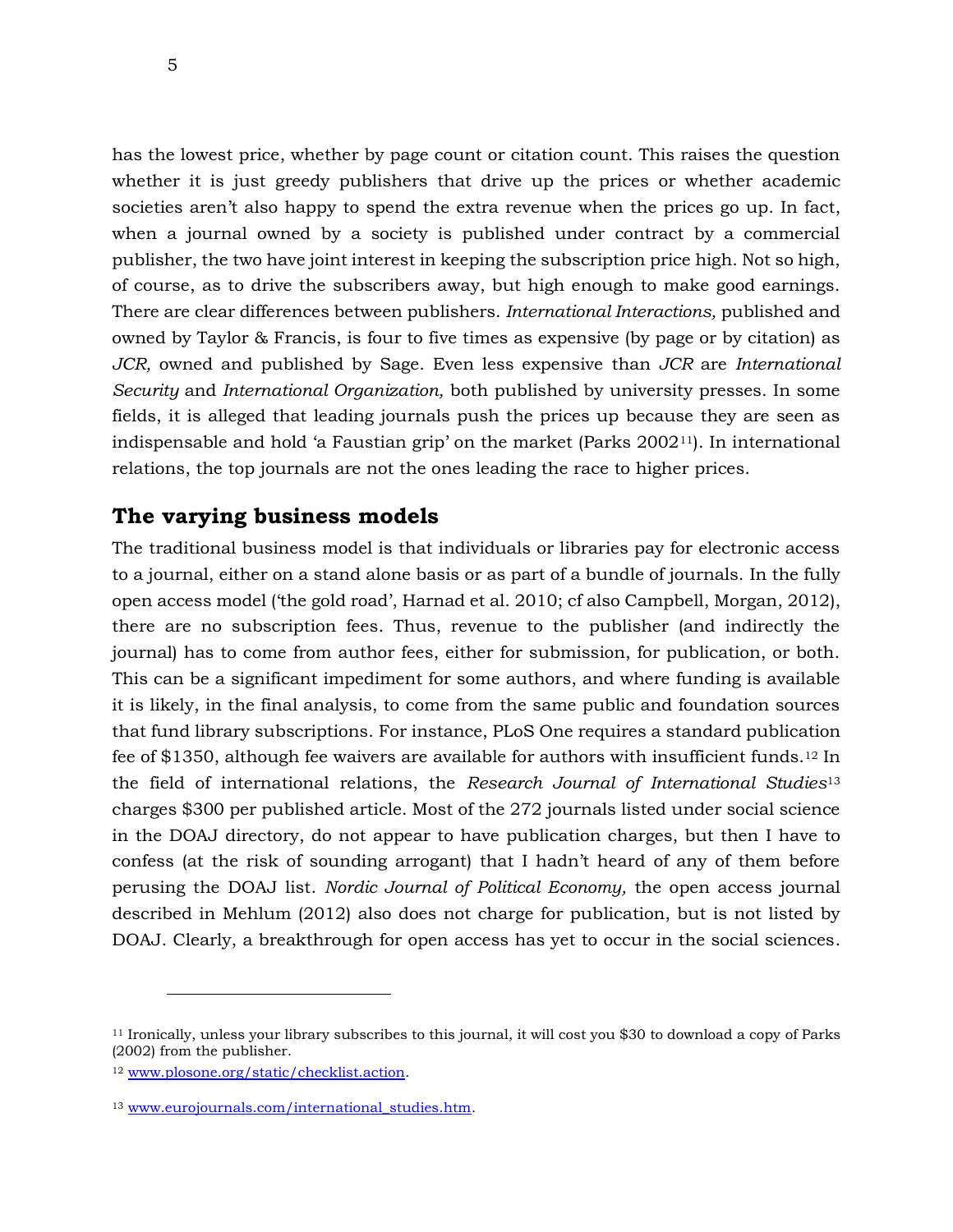But if it gains further ground in the hard sciences, the social sciences will probably follow.

There are a number of intermediate models. A journal may combine income from subscription and author fees, particularly for special services like color graphs. Alternatively, if the subscription fee is kept as the main source of revenue, access may still be granted by allowing authors to post copies of the manuscript, usually after peer review but before final copy editing, or even a copy of the final article after an time interval ('the green route'). Such posting may be at the individual scholars website, at the institution's repository (Brand 2010), or in special archives such as  $arXiv^{14}$ , with over 630,000 items, which started out in physics but now extends to other disciplines. (So far, 'quantitative finance' is the only social science included.) According to Harnad et al. (2010), most international publishers allow some form of article posting.

## **A future for open access in international relations?**

Academic societies in the social sciences, including the ISA, are usually characterized by a great deal of social and political concern. This is reflected in discussions about such issues as ethical investment of the endowment and diversity in the governing bodies and in meetings. From that perspective, it is perhaps surprising that there hasn't been a groundswell of opinion in favor of making society-owned journals available to unaffiliated scholars and to universities in the third world. If such a movement emerges, it would face some hard choices. Thomson (2012) is undoubtedly right that at the moment journal editors have other and more pressing concerns. But if full open access with no financial compensation to the editorial office and the publisher were to be implemented, the question of how to maintain the editorial office (and thus the quality control of some of the flagship journals of the profession) would become an immediate and pressing concern. Better then to start that discussion before the issue becomes acute. That is the purpose of this symposium.

## **References**

-

- Bergstrom, Carl T., and Theodore Bergstrom. (2004). The Costs and Benefits of Library Site Licenses to Academic Journals. *Proceedings of the National Academy of Sciences of the United States of America* 101(3): 897–902.
- Bergstrom, Theodore, and R. Preston McAfee. (No date). An Open Letter to All University Presidents and Provosts Concerning Increasingly Expensive Journals, [www.mcafee.cc/Journal/OpenLetter.pdf.](http://www.mcafee.cc/Journal/OpenLetter.pdf) Accessed 21 October 2010.

<sup>14</sup> [http://arxiv.org/.](http://arxiv.org/) Accessed 21 October 2010.